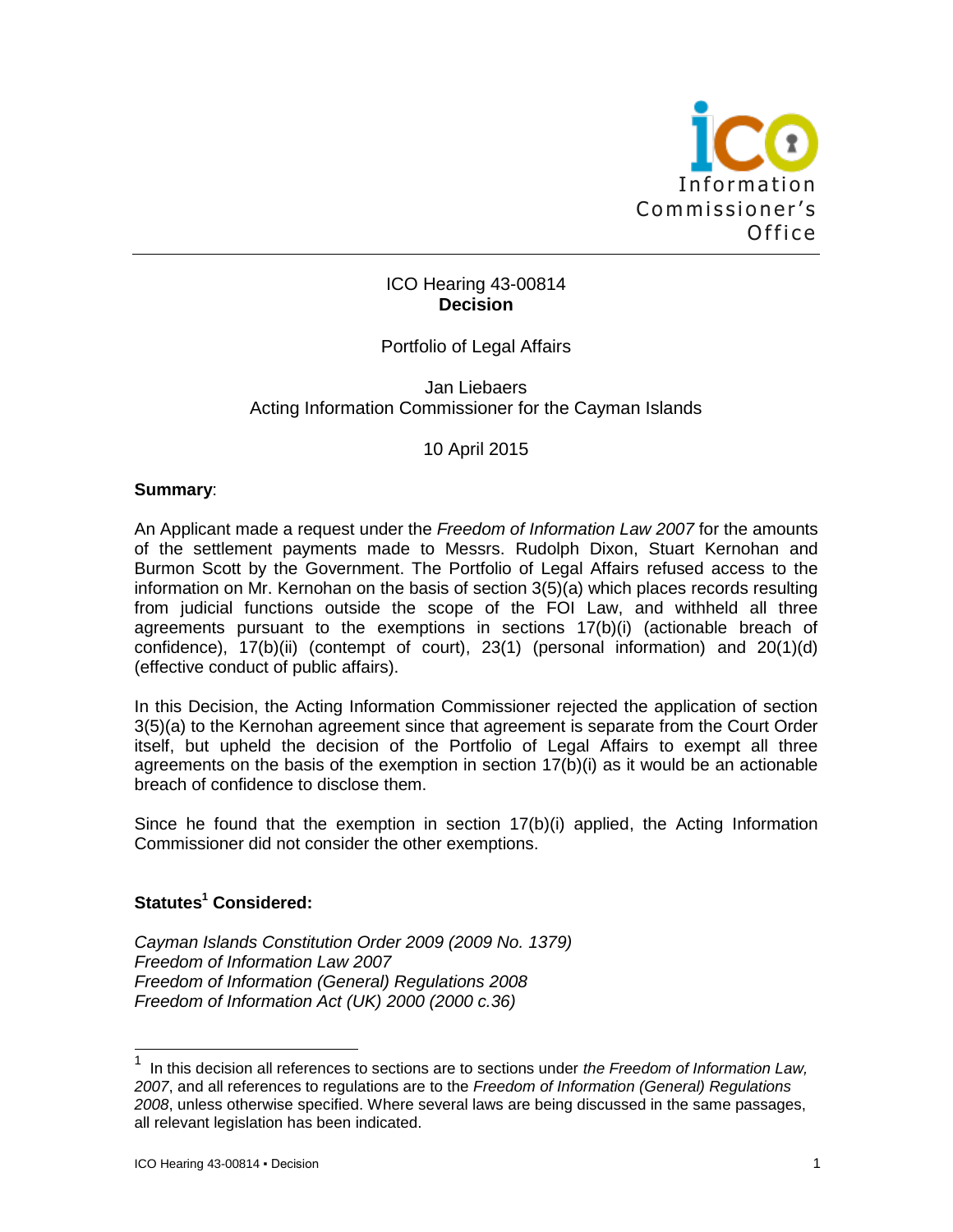# **Contents:**

# **A. INTRODUCTION**

[1] On 1 April 2014 the Applicant made a request under the Freedom of Information Law, 2007 (the "FOI Law") to the Portfolio of Legal Affairs (the "Portfolio") for:

> *the settlement amounts paid to the following individuals with regard to relevant civil matters related to the Operation Tempura investigation: Rudolph Dixon, Stuart Kernohan, Burmon Scott. Please state separately whether the settlement amounts included attorneys [sic] fees and list those fees separately. This request applies only [to] the amount of each individuals [sic] settlement and does not seek any further details of the settlement arrangement.*

- [2] On 1 May 2014 the Portfolio wrote to the Applicant explaining that it needed to extend the normal period allowed for a response, as provided under section 7(4).
- [3] On 14 May 2014 the Portfolio informed the Applicant of its decision to refuse access to the responsive records, quoting the exclusion in section 3(5)(a), as well as the exemptions in sections 17(b)(i) and 23(1). The initial decision also mentioned contempt of court, without reference to the related exemption in section 17(b)(ii).
- [4] Since the initial decision was signed by the Solicitor General, the Portfolio's Chief Officer, an internal review was not possible, and on 15 May the Applicant made an appeal directly to the Information Commissioner.
- [5] On 15 July 2014 the Portfolio expressed its preference for a formal hearing before the Acting Information Commissioner.
- [6] On 18 July 2014 the Applicant amended his request, limiting it to a single figure for the three settlements. After consulting with the third parties, the Portfolio responded to the amended request, maintaining its refusal to provide a single, combined figure. The original request was then referred for a formal hearing before me.
- [7] Unlike Information Managers, the Information Commissioner is not obligated by law to consult with third parties regarding the disclosure of their personal information.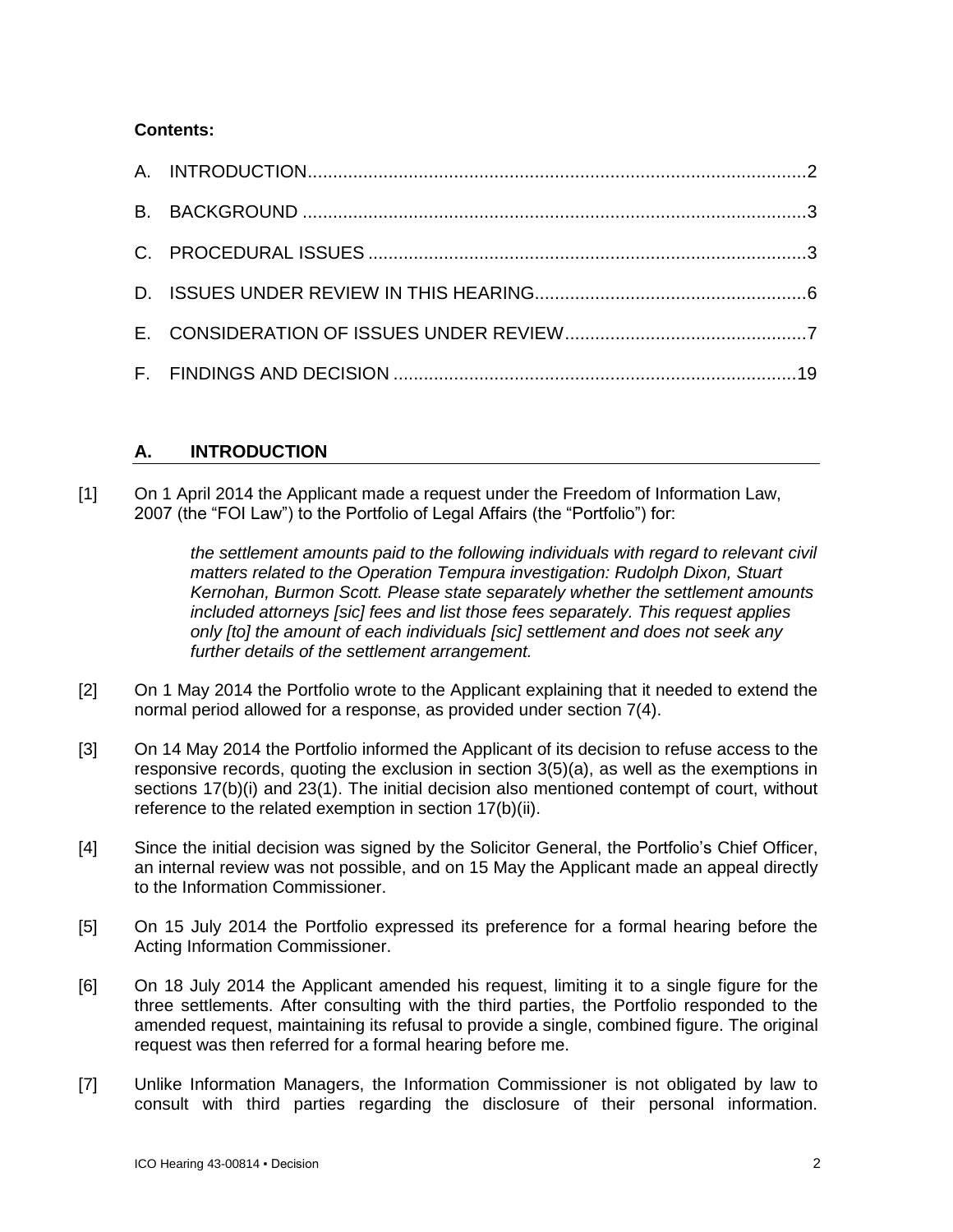Regulations 11 and 12 prescribe procedures to be applied by Information Managers when they intend to give access to a record that contains personal information. These provisions do not, however, apply to the Information Commissioner. Nonetheless, in the interest of fairness, out of an abundance of caution, and without prejudice to the question whether the requested information is indeed the personal information of these individuals, in the course of the Hearing I invited all three of the individuals concerned (i.e. the three parties who reached a settlement with the Government) to make representations on the disclosure of the requested information. Of the three individuals, only Mr. Kernohan gave me his views.

# **B. BACKGROUND**

- [8] The Portfolio of Legal Affairs advises the Government and its affiliated bodies, statutory boards and corporations on all legal matters and is responsible for legislative drafting, law revision, law reform and local legal education through the Cayman Islands Law School.
- [9] The Portfolio of Legal Affairs is headed by the Honourable Attorney General and comprises the Attorney General's Chambers, the Office of the Solicitor General, the Law Reform Commission, the Law Revision Department, the Legislative Drafting Department, the Cayman Islands Law School, and the Financial Reporting Authority.

# **C. PROCEDURAL ISSUES**

#### Raising exemptions late:

- [10] The Portfolio has repeated arguments in regard to the late submission of exemptions, which have already been addressed on numerous occasions by the former Information Commissioner and myself. Since this issue comes up repeatedly in hearings, and the considerations have been further interpreted by the courts, I want to give the following guidance on this topic.
- [11] The Portfolio raises the following general arguments:
	- (a) when hearing an appeal, the Information Commissioner may by virtue of section 42(2) "make any decision which could have been made on the original application";
	- (b) therefore, the Commissioner is not restricted to the grounds relied on by the public authority and may apply new exemptions; and, moreover,
	- (c) the Commissioner is under "a statutory obligation to consider all other relevant exemptions even when not raised by the respondent".
- [12] The Portfolio claims that the authority of the UK Commissioner is more circumscribed than that of the Cayman Islands Commissioner, since the former does not have the equivalent of section 42(2) to assist him. This demonstrates, according to the Portfolio, that the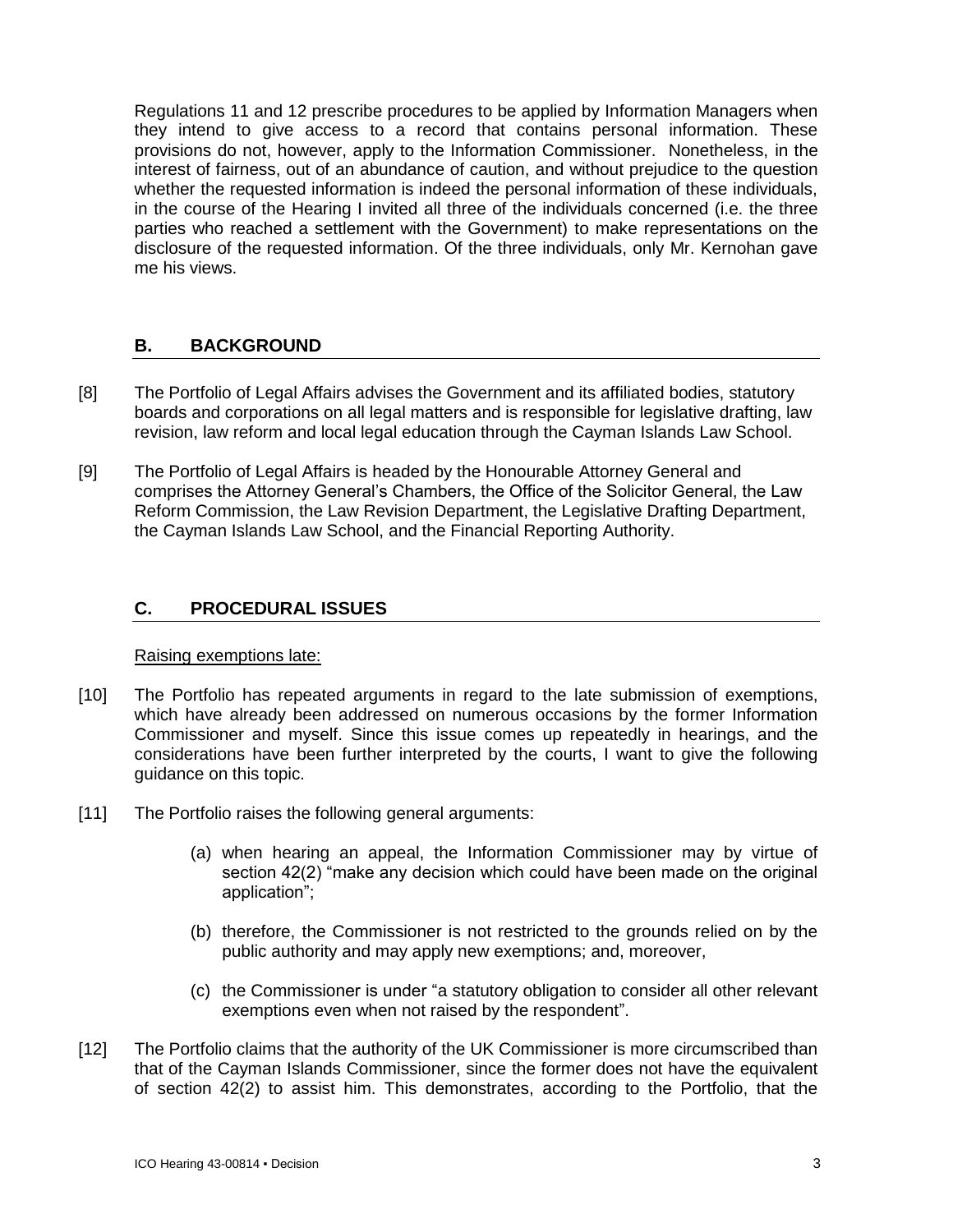Cayman Islands Commissioner must therefore certainly be in a position to consider new exemptions, even more so than the UK Commissioner.

[13] In support of point (b) above, the Portfolio quotes from *Sugar v Information Commissioner and BBC* in which the Information Tribunal found that a public authority was permitted to raise new exemptions to the Tribunal, i.e. after a decision had already been made by the Information Commissioner. The Portfolio quotes the following from paragraph 5 of that Tribunal Decision:

> *Despite ss 10 and 17 FOIA providing time limits and a process for dealing with request [sic] a public authority is not necessarily precluded from seeking to rely, in proceedings before the Tribunal, on exemptions that were not relied upon within the time limits; whether new exemptions may be claimed for the first time in Tribunal proceedings should be decided on a case by case basis taking into account all the circumstances of the particular case ...* <sup>2</sup>

- [14] The Portfolio omits the last sentence of the quoted passage. In it, the Tribunal qualifies its preceding statement as follows:
	- *… public authorities, however, must have reasonable justification for the late claim.*
- [15] In *Sugar* the Information Tribunal had before it a specific set of circumstances, including the fact that the request had been made when the UK FOI Act had only just come into effect and the UK Commissioner had neglected to clarify that the public authority had to rely on an exemption as an alternative to its primary case which relied on a derogation. In paragraph 8 of its decision the Tribunal clarified that late exemptions are not automatically allowed:

*We would observe that if the circumstances of this case arose now we would be unlikely to come to the same conclusion because the BBC has much more experience of the Act. Furthermore the practice of the Commissioner has evolved since then…<sup>3</sup>*

- [16] There is no direct parallel between the quoted case and the circumstances in the current Hearing, nor between the UK FOI regime in this respect and the Cayman Islands FOI Law. Any review of the Cayman Islands Information Commissioner's decision is undertaken by means of a judicial review in the Grand Court, not by a de novo appeal<sup>4</sup>, and not by a Tribunal.
- [17] In regard to the Portfolio's point (a) above, I agree that section 42(2) provides:
	- *(4) On the consideration of an appeal, the Commissioner-*

*(a) may, subject to paragraph (b), make any decision which could have been made on the original application;*

 $\overline{\phantom{a}}$ 2 Information Tribunal *Sugar v Information Commissioner and British Broadcasting Corporation* EA/2005/0032 14 May 2009 para 5

*Sugar* op cit para 8

<sup>4</sup> *The Governor of the Cayman Islands v The Information Commissioner (1)* Cause G 0003/2013 23 December 2013 para 31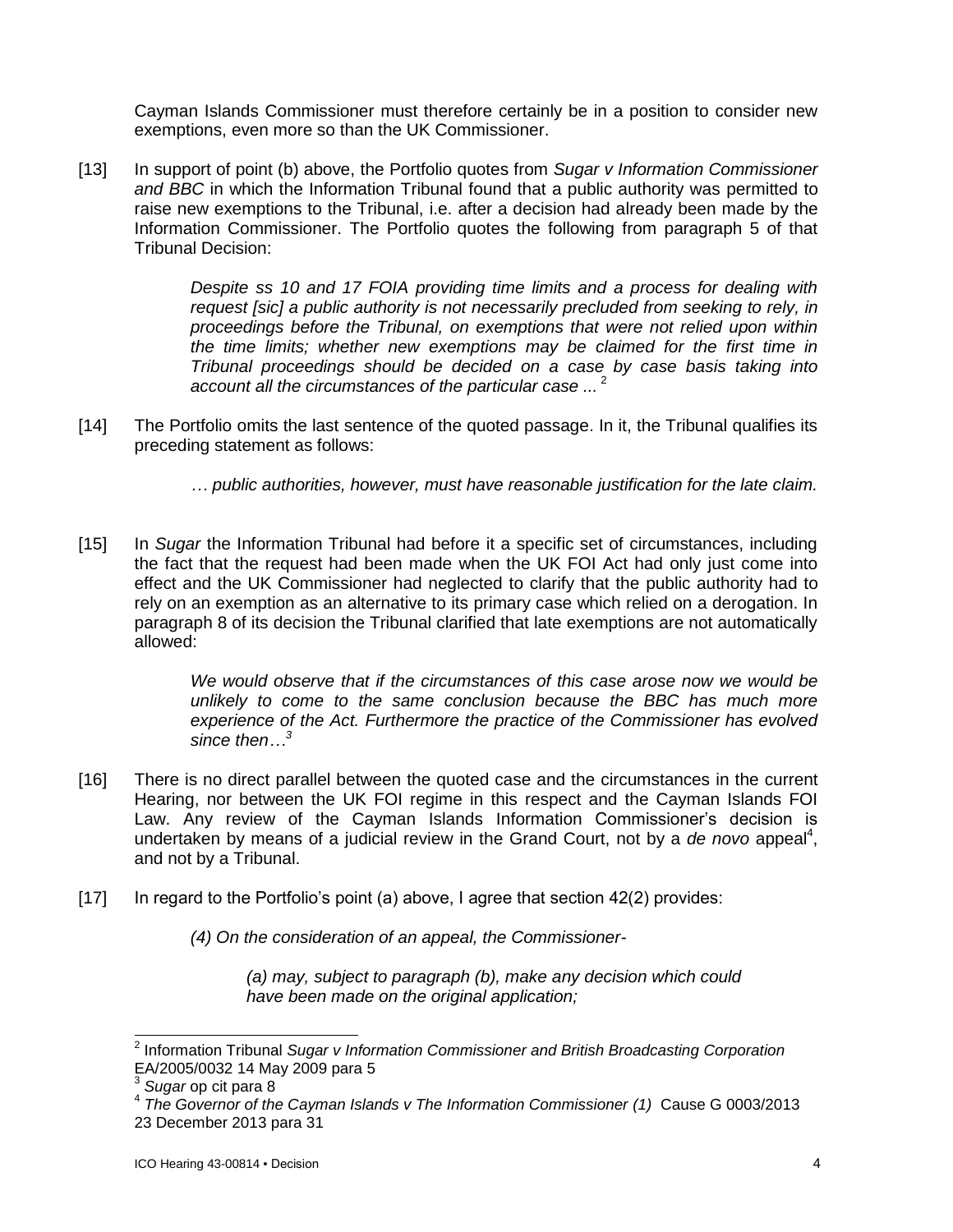[18] In regard to the Portfolio's point (b) above, I agree that it is within the discretion of the Information Commissioner to accept an exemption late in the hearing process, although the former Information Commissioner and I have pointed out the potentially inappropriate nature of such an approach on several occasions, as follows:

*…*

*I do not encourage or condone the application of exemptions so late in the appeals process, since doing so would undermine the timeliness, credibility and fairness of the process, and would risk delaying the applicant's fundamental right to access as established by the FOI Law. This is consistent with the practice in the UK, where the Information Tribunal has found that: "it was not the intention of Parliament that public authorities should be able to claim late and/or new exemptions without reasonable justification otherwise there is a risk that the complaint or appeal process could become cumbersome, uncertain and could lead public authorities to take a cavalier attitude towards their obligations… This is a public policy issue which goes to the underlying purpose of FOIA."<sup>5</sup>*

[19] In response to the Portfolio's point (c) above, I categorically reject that it is up to the Commissioner to proactively consider each and every possible exemption that might apply in any given case. Accepting this point would undermine the FOI process which has been carefully crafted with fairness and expediency in mind, and would be highly likely to invite a cavalier attitude on the part of many public authorities in regard to their duty to provide reasons for decisions under the FOI Law. Furthermore, placing the burden on the Information Commissioner, as put forward by the Portfolio, contradicts section 43(2) which clearly places the burden of proof on the public authority:

> *(2) In any appeal under section 42, the burden of proof shall be on the public or private body to show that it acted in accordance with its obligations under this Law.*

- [20] In addition, in *The Governor of the Cayman Islands v The Information Commissioner*, Acting Justice Timothy Owen has recently ruled that late exemptions may be justified, if there are relevant new factual developments that occur after the initial decision has been reached.<sup>6</sup>
- [21] Consequently, it is not up to the Information Commissioner to raise and consider every possible exemption that might apply in a given case since the burden of proof is squarely on the public authority, but I accept that it is within the discretion of the Information Commissioner to take into consideration an exemption on his own initiative or one that is raised late. The appropriateness of considering an exemption that is raised late will depend on the circumstances, including whether any new factual developments have occurred since the earlier decision by the public authority was made.

l 5 Information Commissioner's Office *Decision Hearing 9-02210* 24 March 2011 para 23, quoting from: Information Tribunal *Department for Business, Enterprise and Regulatory Reform (DBERR) v Information Commissioner and Friends of the Earth* EA/2007/0072 29 April 2007 para 42 6 *The Governor of the Cayman Islands v The Information Commissioner (2)* Cause G 0188/2014

<sup>16</sup> March 2015.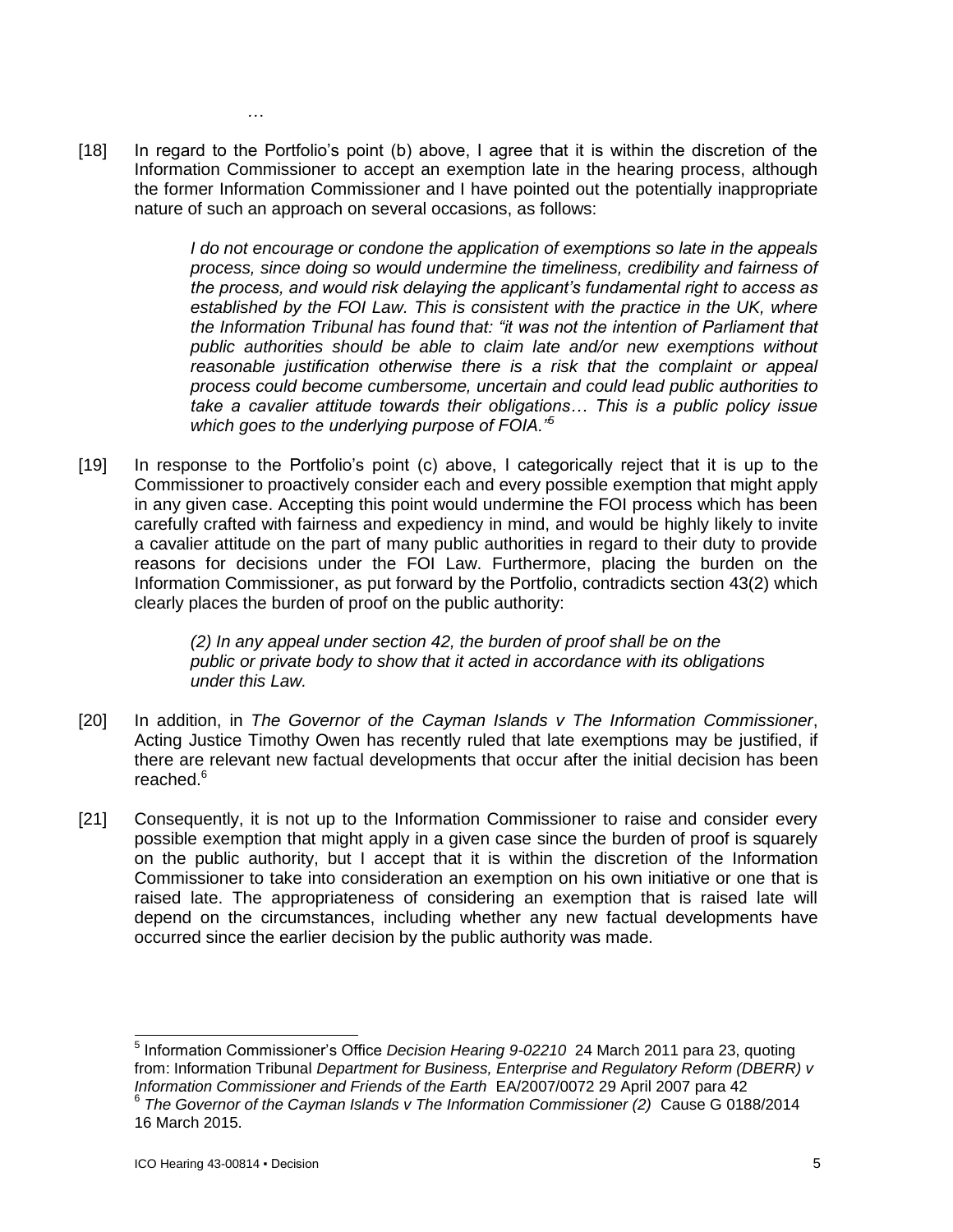# **D. ISSUES UNDER REVIEW IN THIS HEARING**

- [22] The following issues under review are listed in the Fact Report:
	- **1. Whether the FOI Law applies to the requested records pursuant to section 3(5)(a) of the FOI Law.**
	- **2. Whether the records are exempt under section 17(b)(i) of the FOI Law.**
	- **3. Whether the Public Authority is required to exempt the records under section 23(1) of the FOI Law and if so, whether pursuant to s.26(1) access is nonetheless required to be granted in the public interest.**
- [23] The responsive records consist of three settlement agreements, namely:
	- The settlement agreement between the Attorney General of the Cayman Islands and Mr. Stuart Kernohan, dated 27 March 2014;
	- The settlement agreement between the Government of the Cayman Islands and Mr. Rudolph Dixon, dated 31 August 2011; and,
	- The settlement agreement between the Government of the Cayman Islands and Mr. Burmon R. Scott, dated 21 January 2013.
- [24] I have also been provided with a Court Order. Attached to the Order is a version of the first settlement agreement which does not contain the settlement amount paid to Mr. Kernohan.
- [25] The Portfolio is asking me to consider two additional exemptions, sections 17(b)(ii) relating to contempt of court, and 20(1)(d) relating to the effective conduct of public affairs, which were not mentioned in the Fact Report agreed to by both parties.
- [26] Given that the issue of contempt of court was, in fact, raised in the initial decision of 14 May 2014, albeit without reference to the related exemption in the FOI Law, I accept that the exemption in section 17(b)(ii) is properly before me in this Hearing, although I note that it should have been raised earlier and should have been included in the Fact Report so as to allow the Applicant a right of reply.
- [27] I also note that this exemption could only apply to the Kernohan settlement agreement, and not to the other two agreements, since that is the only agreement which, according to the Portfolio, forms part of a court order.
- [28] Consequently, the following issue is also under review in this Hearing:

### **4. Whether the exemption in section 17(b)(ii), relating to contempt of court, applies to the settlement amount in the Kernohan settlement agreement.**

[29] In relation to the exemption in section 20(1)(d), the Portfolio claims to have informed the Applicant that it was relying on this exemption in relation to Mr. Kernohan's information in December 2014. That communication has not been provided to me, nor have I been provided with an explanation why the exemption was not included in the Fact Report – which both the Portfolio and the Applicant agreed to before the Hearing commenced.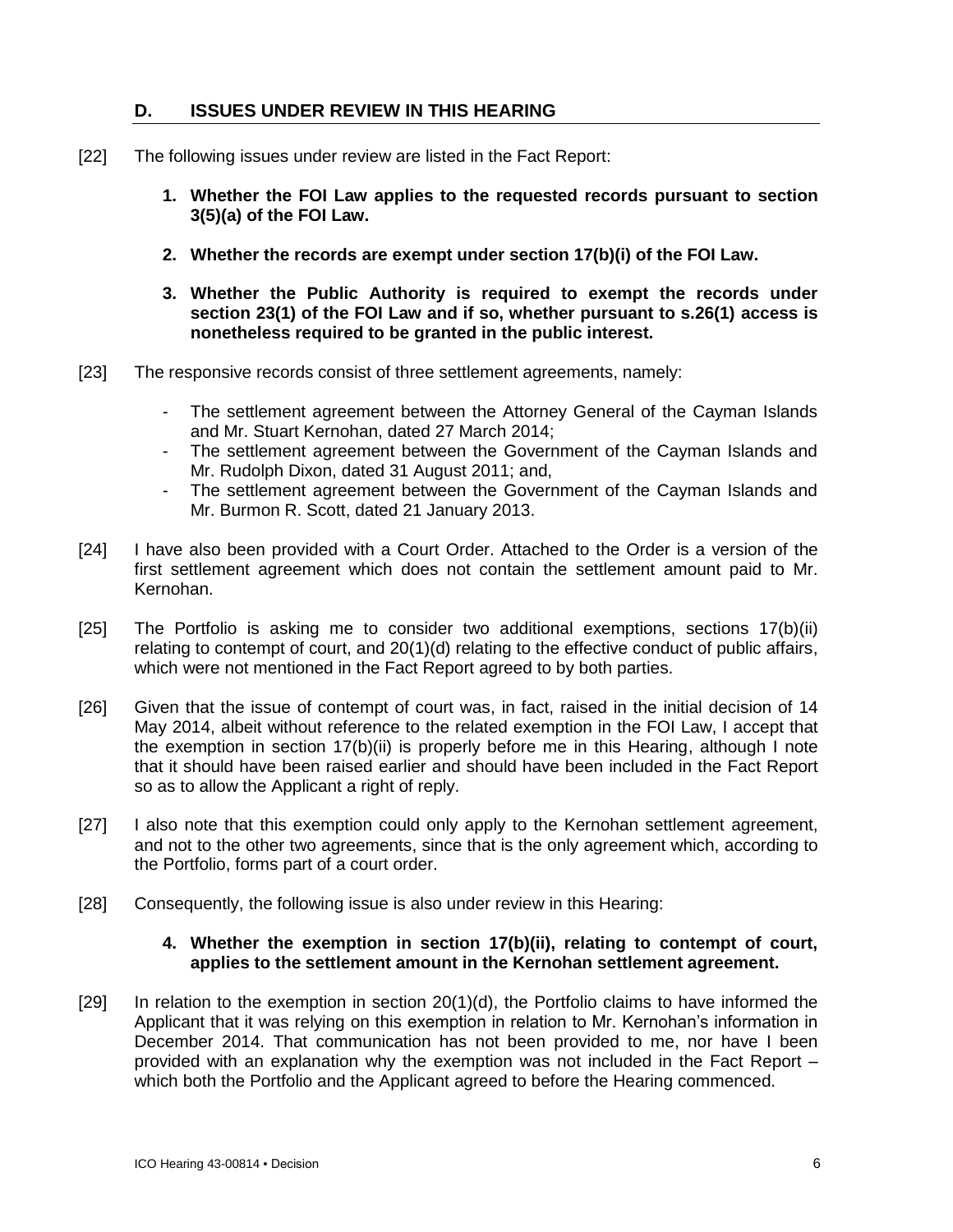- [30] The Portfolio does not specify which of the three agreements is claimed to be subject to the exemption in section 20(1)(d). Since the exemption was apparently raised in the course of the (failed) mediation of this appeal in December in relation to the Kernohan settlement agreement only, I accept the following new issue under review, but only in relation to that agreement:
	- *5.* **Whether disclosure of the settlement amount in the Kernohan settlement agreement would otherwise prejudice, or would be likely to prejudice, the effective conduct of public affairs under section 20(1)(d)**.

# **E. CONSIDERATION OF ISSUES UNDER REVIEW**

- **1. Whether the FOI Law applies to the requested records pursuant to section 3(5)(a) of the FOI Law.**
- [31] Section 3(5)(a) provides:
	- *(5) This Law does not apply to-*
		- *(a) the judicial functions of-*
			- *(i) a court;*
			- *(ii) the holder of a judicial office or other office connected with a court;*
- [32] The records submitted to me by the Portfolio include a Tomlin Order issued by the Grand Court in relation to the agreement reached between the Government and Mr. Kernohan on 27 March 2014. There is no indication that this Order applies to the agreements with Messrs. Dixon and Scott.
- [33] The Portfolio's intention to apply section 3(5)(a) only to the Kernohan settlement agreement is not confirmed in its hearing submission, but is confirmed in the Fact Report, where section 3(5)(a) is listed in respect of the first agreement only. This intent was also stated in the initial decision of 14 May 2014 in which the Solicitor General references section 3(5)(a) in relation to the Kernohan agreement only.
- [34] Consequently, I will proceed on the assumption that the Portfolio's claim of the exclusion in section 3(5)(a) is intended to be raised, and indeed can viably only be raised, in relation to the Kernohan agreement and not to the other two agreements.

## The position of the Portfolio:

- [35] The Portfolio addresses the engagement of section 3(5)(a) by stating that the Court has issued the Order "of which the settlement agreement [with Mr. Kernohan] forms a part." The Portfolio points to the confidentiality provisions in the agreement which prohibit the disclosure of the terms of the settlement which it says are enforceable by the court.
- [36] The Portfolio states the following: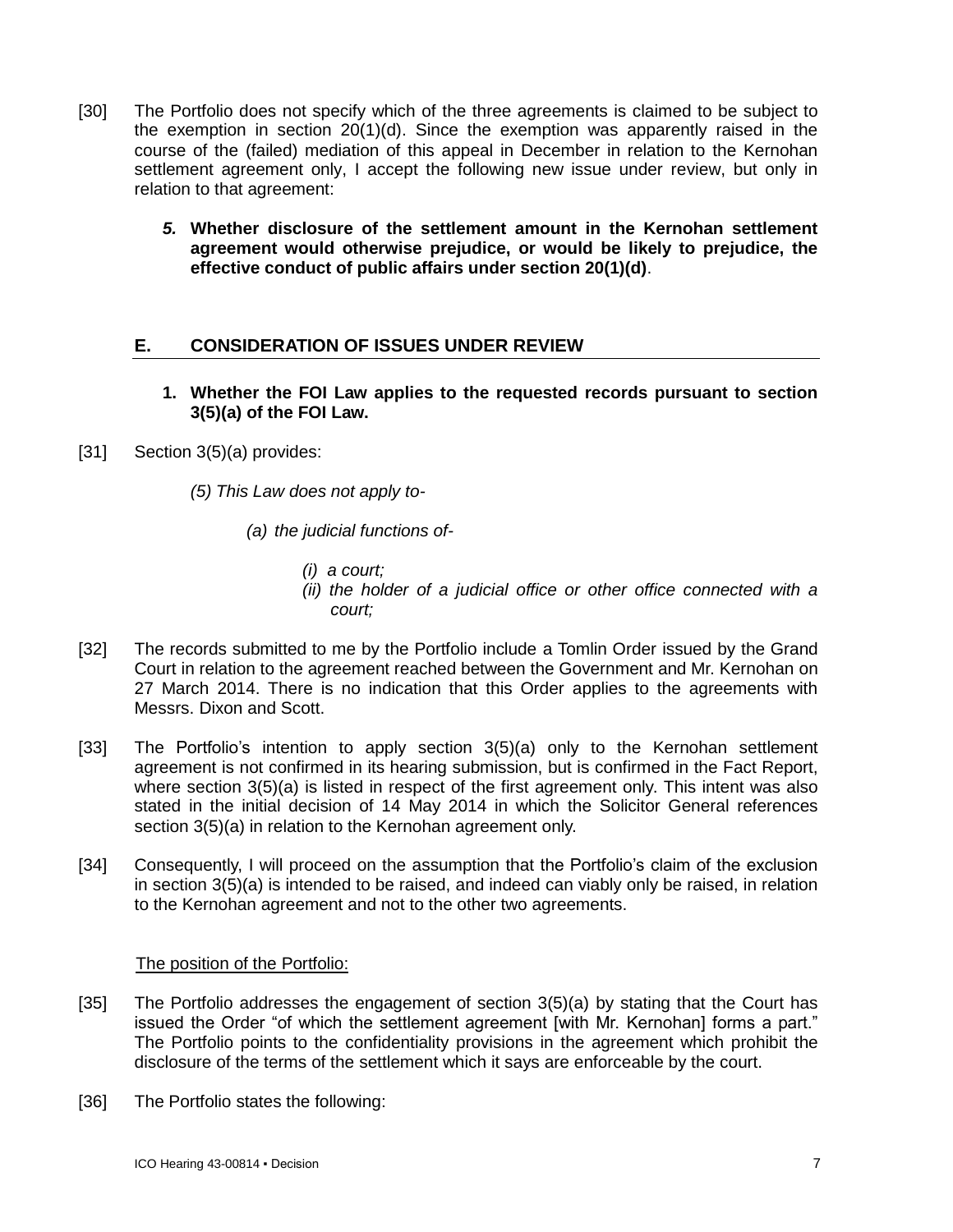*As the Tomlin Order was made by the court in the exercise of its judicial function, the respondent submits that it falls outside the scope of review under the FOI Law and is not amenable to an order of disclosure by the Information Commissioner.*

### The position of the third parties:

[37] Of the three third party individuals contacted by the ICO, Mr. Kernohan is the only one who responded to my invitation to make written representations. However, his feedback did not address the applicability of section 3(5)(a).

#### The position of the Applicant:

[38] The Applicant did not make an initial or reply submission in this hearing.

### Discussion:

- [39] There is no dispute that the Court Order itself, as a record representing the judicial functions of a court, is subject to section 3(5)(a) and is therefore not subject to the provisions of the FOI Law. However, the Order is not a responsive record in this case, and the question at hand is whether the agreement between the Government and Mr. Kernohan is subject to section 3(5)(a).
- [40] LexisPSL's online *Guidance for Lawyers* defines a Tomlin Order as follows (emphasis added):
	- *A Tomlin order is made up of two parts:*

*• a court order—which is a consent order between the parties that stays proceedings on agreed terms with liberty for a party to go back to the court to enforce the agreement in the event that one of the parties does not comply with it. This will be approved by the court. This is enforceable as a court order. In practice the order is kept short*

*• a schedule—the terms agreed by the parties are not set out in the court order but in a schedule attached to the order. The schedule is a contract between the parties as to what they have agreed to do. As a consequence the terms are not enforceable by the court as a judgment, rather contractual considerations would apply. The schedule is generally much longer than the order and frequently the terms of the agreement are detailed and may contain matters which go beyond the scope of the original dispute in the proceedings. 7*

[41] *Atkin's Court Forms*, as quoted by Sir Maurice Casey in the Privy Council in *Horizon Technologies International Ltd v Wealth Consultants Ltd* [1992] 1 HKLR 106, defines the nature and scope of a Tomlin order as follows (emphasis added):

> *A form of consent order commonly found in the Chancery Division where the parties are sui generis is the Tomlin order, in which the terms agreed between the parties are set out in a schedule and all further proceedings in the action are stayed except for the purpose of giving effect to the terms, for which purpose*

 7 <http://www.lexisnexis.com/uk/lexispsl/disputeresolution/document/393750>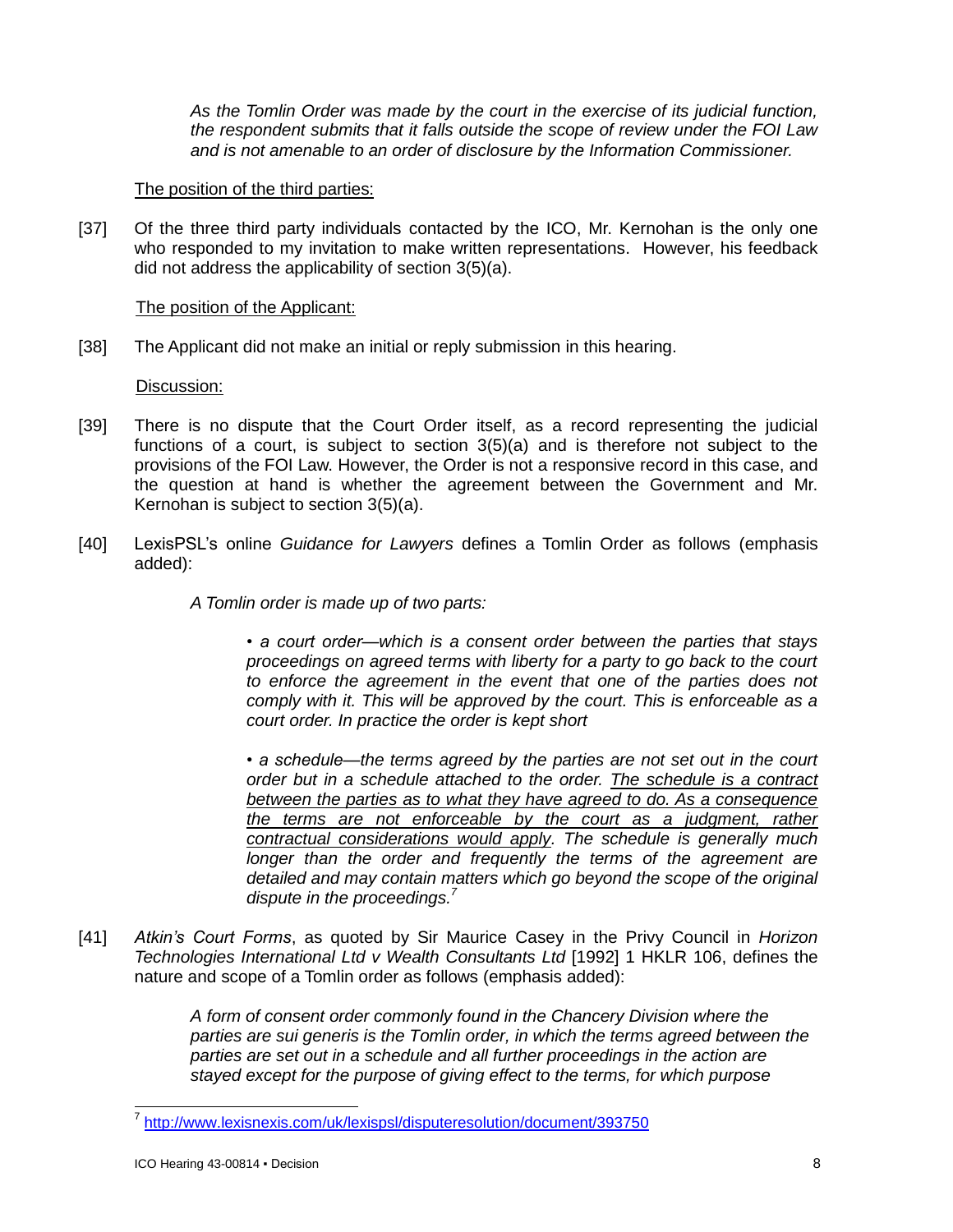*liberty to apply is given. The terms are not part of the order, and if a term is not observed by a party, application under the liberty to apply will usually be necessary to give effect to it. If by a term a party is to pay a sum of money to another party and does not carry it out, application must be made for an order for payment to enable judgment to be entered and execution to issue. It should be particularly noted that if by one of the terms a party gives an undertaking to do, or to refrain*  from doing, something, the undertaking is not an undertaking given to the court: it *is merely an agreement between the parties. Terms scheduled to a Tomlin order represent an arrangement between the parties, and the court is not concerned with approving them although it may properly offer suggestions upon them if it appears to the court that they may cause some difficulty.* 

*The terms need not be within the ambit of the original dispute but the Court will refuse to enforce terms which are too vague or insufficiently precise. <sup>8</sup>*

[42] As well, in the Court of Appeal case of *Watson v Sadiq*, Lord Justice McCombe expressed the following (emphasis added):

> *For my part, I agree with the analysis of Ramsey J in Community Care North East v Durham CC [2010] EWHC 959 (QB) that the CPR have no application to the schedule to a Tomlin order, which indeed is not an order of the Court at all. A different principle applies to the curial part of the order.<sup>9</sup>*

- [43] As I have noted above, two different versions of the Kernohan agreement were supplied to me, one with and one without the settlement amount. The version that is in the schedule to the Tomlin Order does not, in fact, contain the actual settlement amount paid to Mr. Kernohan, and is therefore not a responsive record in this appeal. The version of the agreement which contains the settlement amount is not attached to the Order, although it is otherwise identical to the document in the schedule.
- [44] I asked the Portfolio to provide an explanation for the existence of two different versions of the same agreement, both signed by the same people on the same day, and I received the following answer (emphasis added):

*the Tomlin Order and its Schedule lie on the Court file and could, theoretically, be searched by a member of the public upon payment of the required fee… the parties agreed (as did the Judge when we appeared before him) that the Schedule appended to the Court Order would not include the settlement amount. This is not unreasonable because, again in law, no Court can order a party to accept a certain sum of money in settlement. The amount of any voluntary settlement is exclusively a matter for the parties.*

*The other document, which recites the specific settlement amount, is a confidential Deed of Settlement between the parties—neither of whom consent to it being made public. It was required for the protection of (1) Mr Kernohan, who was*  entitled to insist that the Gov't agree in writing to pay the agreed settlement

<sup>8</sup> *Horizon Technologies International Ltd v Wealth Consultants Ltd* [1992] 1 HKLR 106, quoted in: *Magwall Jamaica Ltd v Glenn Clydedale and Victoria Clydedale* [2013] JMCA Civ 4 para 15 9 *Julian Watson v Tariq Mahmood Sadiq and Khalid Mahmood Sadiq* [2013] EWCA Civ 822 para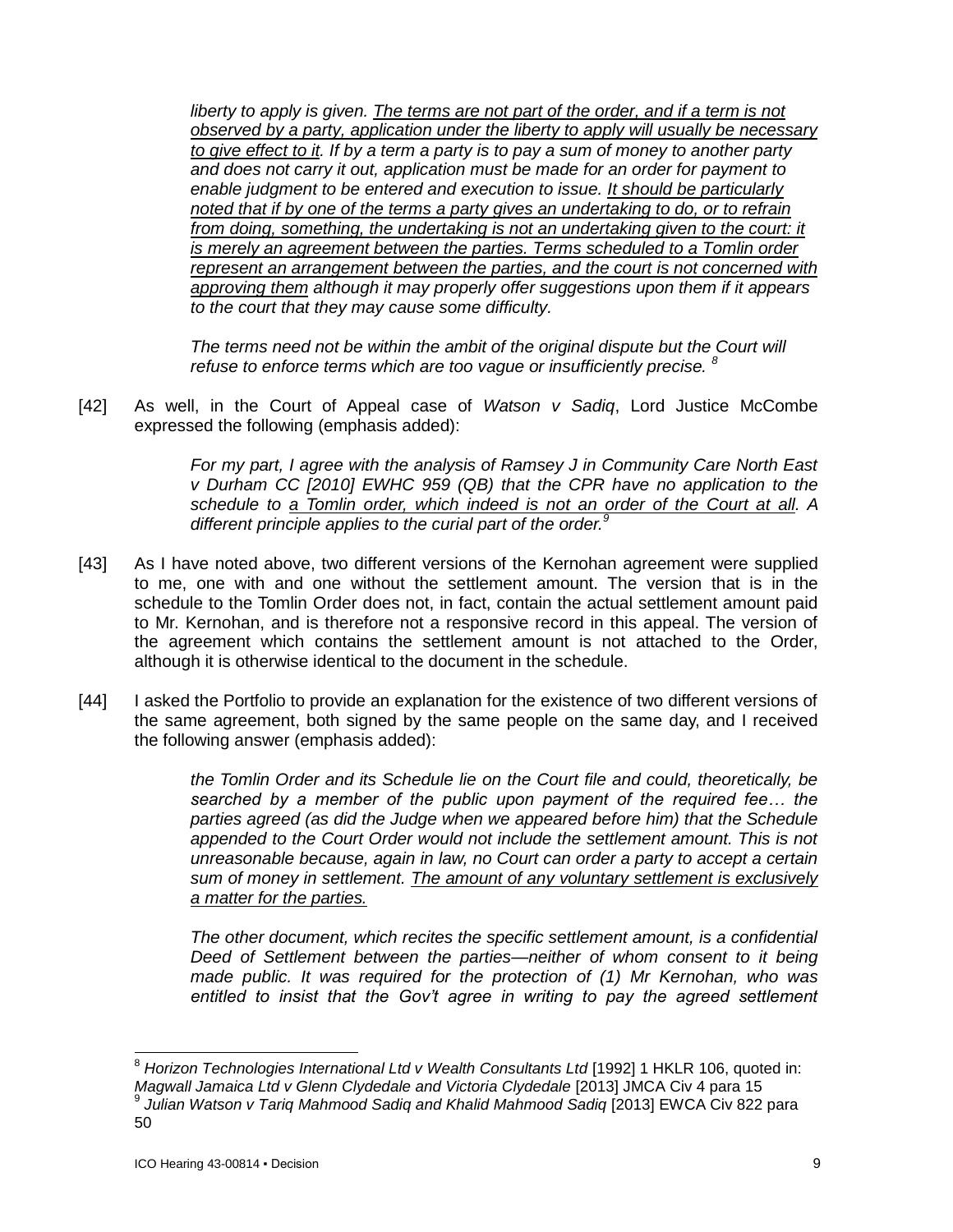*amount, and (2) of the Gov't, so that, once that sum was paid, no further amount could ever be claimed by Mr Kernohan.*

- [45] I note that the Portfolio, at the end of the first paragraph above, agrees that the "settlement is exclusively a matter for the parties", and that the Court has not ordered the settlement.
- [46] The above authorities and considerations lead me to conclude that the responsive record, i.e. the agreement between the Government and Mr. Kernohan does not form part of the court order, and therefore does not represent the judicial functions of a court or of the holder of a judicial office, as required for the exclusion in section 3(5) to be engaged. Instead, the settlement agreement constitutes a contract between the two parties and is in that capacity enforceable, but not directly as a judgment of the court.

### [47] **For these reasons, I reject the Portfolio's claim that the Kernohan settlement agreement is subject to the exclusion in section 3(5)(a), and I confirm that the FOI Law applies to it.**

[48] For clarity, as already explained above, I also reject any claim that the other two settlement agreements in this Hearing are subject to section 3(5)(a), and the FOI Law therefore also applies to them.

## **2. Whether the records are exempt under section 17(b)(i) of the FOI Law.**

- [49] There is a risk that public authorities may be tempted to use contractual agreements containing confidentiality clauses in order to remove controversial or embarrassing information from public scrutiny. However, agreements are governed by the laws of the Cayman Islands, including the FOI Law which applies to all records that are (a) held by a public authority, and (b) not excluded from its application.
- [50] The marking of a document as "confidential" by a public authority, or the addition of a confidentiality clause in a contractual agreement, does not place it outside the reach of the FOI Law.<sup>10</sup> The strong public policy interest in openness, transparency and accountability expressed by the Legislative Assembly when the FOI Law was unanimously passed in 2007 cannot be set aside by simply "contracting out of FOI". <sup>11</sup>
- [51] Therefore, public authorities should carefully consider whether confidentiality is necessary and appropriate before agreeing to sign an agreement containing a confidentiality clause, and should not use such clauses unless absolutely necessary, such as may be the case in the course of litigation. Before agreeing to confidentiality public authorities should make it clear to the other parties to an agreement that disclosure may nonetheless be required under the FOI Law.
- [52] In the words of the UK Commissioner in the *Stoke-on-Trent* case:

<sup>&</sup>lt;sup>10</sup> Information Commissioner's Office (UK) *Freedom of Information Act. Awareness Guidance 2. Information provided in confidence* Version 4 12 September 2008 p. 5

<sup>&</sup>lt;sup>11</sup> Information Commissioner's Office (UK) *Freedom of Information Act. Awareness Guidance 5 – Annexe. Public Sector Contracts.* Version 3.0 6 March 2008 p.1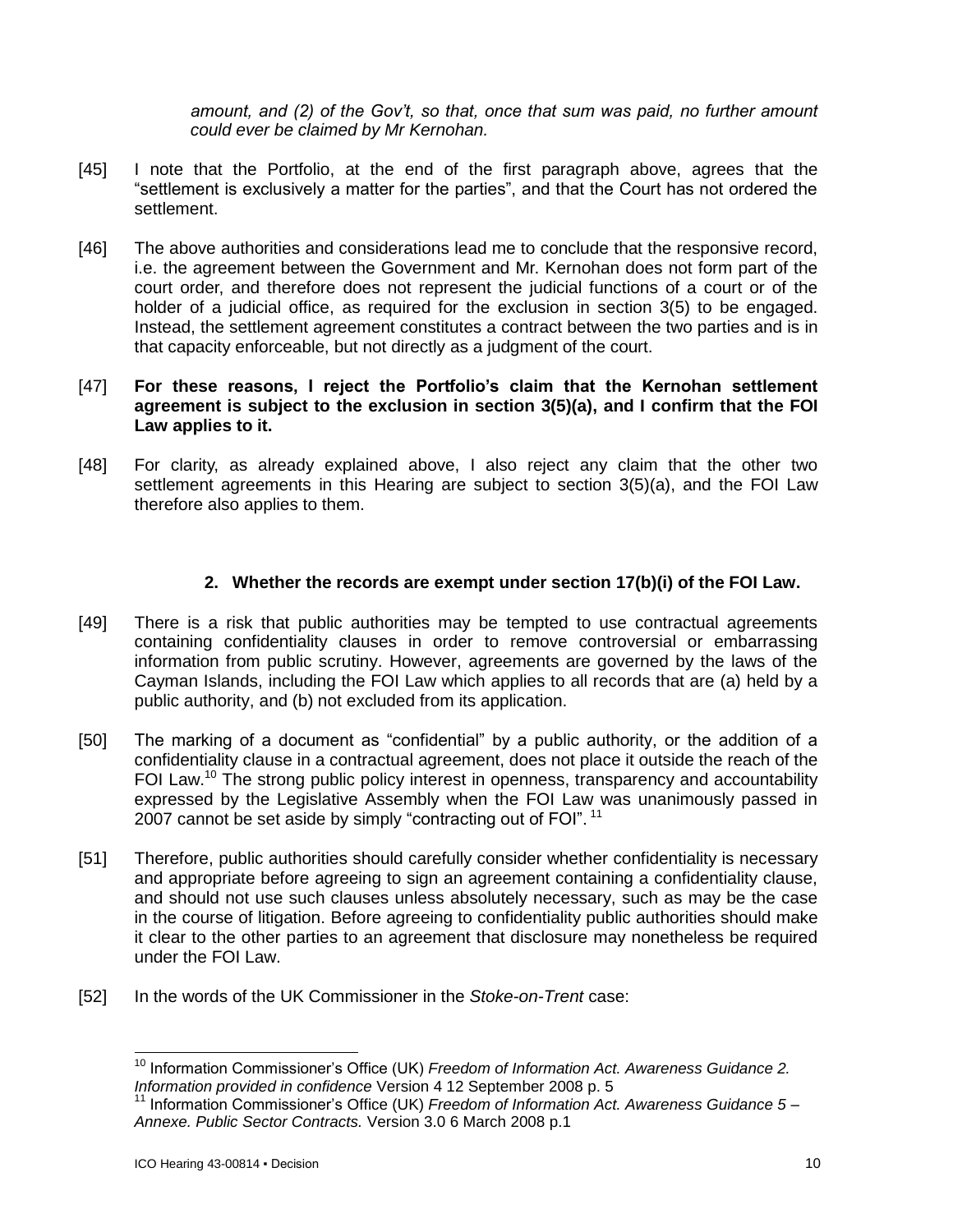*… the Commissioner's view is that if the [public authority] were found to be … using mediation in a non-litigation context to ascribe spurious confidentiality to a process which would not otherwise be confidential, that would be a valid argument in favour of disclosure in the public interest, in those particular circumstances.... <sup>12</sup>*

- [53] The UK's Secretary of State for Constitutional Affairs has expressed these concerns in the Code of Practice under section 45 of the UK FOI Act, as follows:
	- *31. Public authorities should bear clearly in mind their obligations under the Freedom of Information Act when preparing to enter into contracts which may contain terms relating to the disclosure of information by them.*
	- *32. When entering into contracts with non-public authority contractors, public authorities may be asked to accept confidentiality clauses, for example to the effect that information relating to the terms of the contract, its value and performance will not be disclosed. Public authorities should carefully consider the compatibility of such terms with their obligations under the [FOI] Act. It is important that both the public authority and the contractor are aware of the limits placed by the [FOI] Act on the enforceability of such confidentiality clauses.*
	- *33. The Act does, however, recognise that there will be circumstances and respects in which the preservation of confidentiality between public authority and contractor is appropriate, and must be maintained, in the public interest.*
	- *34. Where there is good reason, as recognised by the terms of the exemption provisions of the Act, to include non-disclosure provisions in a contract, public authorities should consider the desirability where possible of making express provision in the contract identifying the information which should not be disclosed and the reasons for confidentiality. Consideration may also be given to including provision in contracts as to when consultation with third parties will be necessary or appropriate before the information is disclosed. <sup>13</sup>*
- [54] I share these concerns and recommend that public authorities in the Cayman Islands Public Sector adopt a similar general approach. This is quite separate from the circumstances of this case, which I will now consider further.

#### The position of the Portfolio:

[55] The Portfolio claims that the disclosure of the settlement amounts,

*…would constitute an actionable breach of confidence as the settlement amount is the subject of a confidentiality clause which forms part of a court order.* 

 $\overline{\phantom{a}}$ <sup>12</sup> Information Commissioner's Office (UK) Stoke-on-Trent City Council FS50426113 19 September 2012 paras 25-26

<sup>&</sup>lt;sup>13</sup> Ministry of Justice *Secretary of State for Constitutional Affairs' Code of Practice on the discharge of public authorities' functions under Part I of the Freedom of Information Act 2000* November 2004 paras 31-32, 34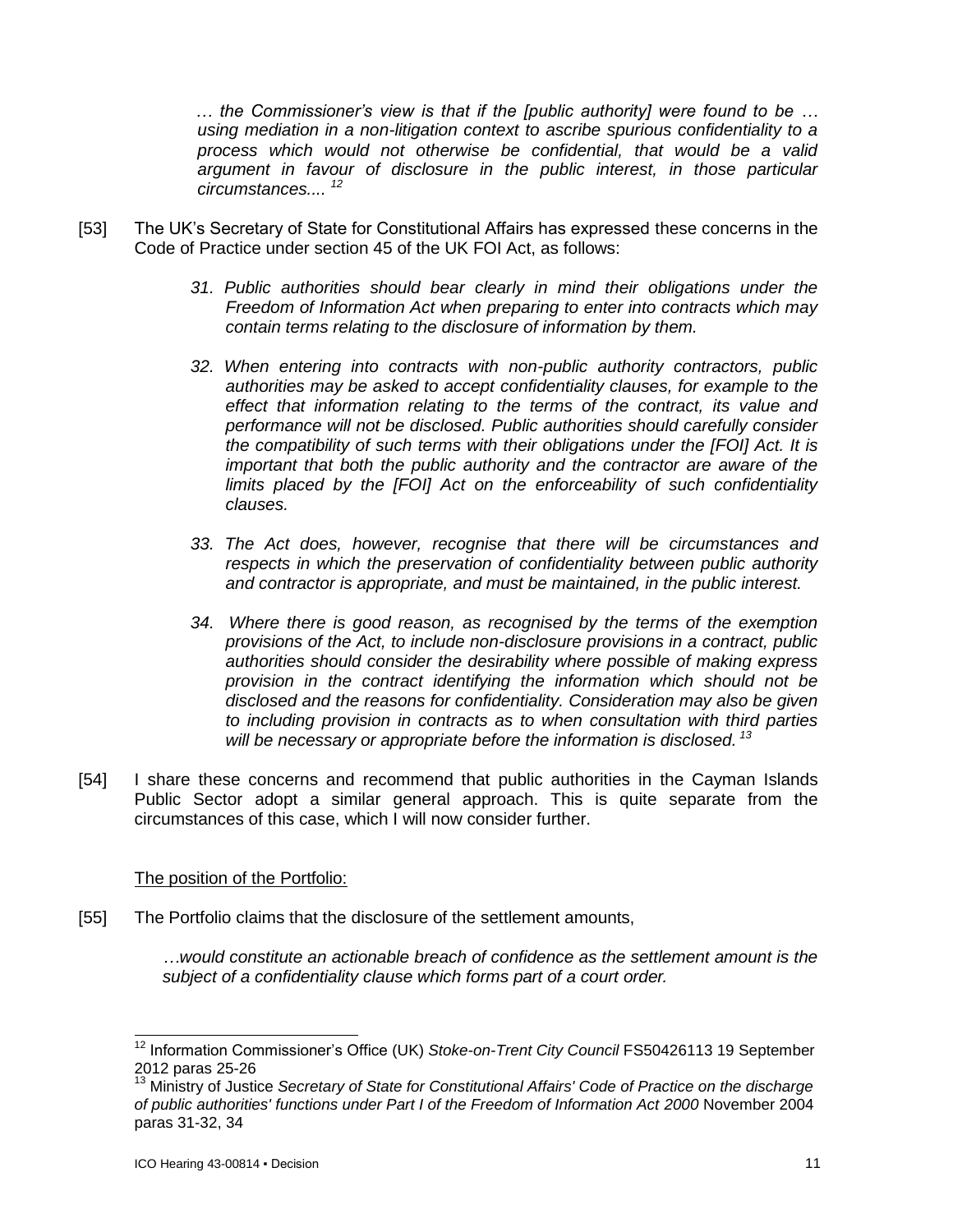[56] The Portfolio bases its argument on the confidentiality clauses included in the settlement agreements. It raises a slight distinction (without fully explaining its meaning) between the confidentiality clause in the Kernohan agreement, which it says forms part of the Tomlin Order issued by the court, and the confidentiality clauses in the agreements with Messrs. Scott and Dixon, which are not claimed to be part of a court order. Specifically, it states that:

> *…the disclosure of the settlement amount in respect of Mr. Kernohan would constitute an actionable breach of confidence as the settlement amount is the subject of a confidentiality clause which forms part of a court order.*

And,

*In respect of Mr. Scott and Mr. Dixon, there is an express prohibition against the disclosure of information contained in the settlement agreements which includes the settlement amounts. The disclosure of such information would therefore constitute an actionable breach of confidence as the confidentiality clause binds all parties and the respondent is not at liberty to unilaterally waive the terms of the agreement.*

- [57] The Portfolio also points out that it has consulted with the third parties regarding disclosure and they are said to have unanimously objected to the disclosure. I have not been told when those communications took place, or been provided with any responses that were given.
- [58] The Portfolio explains that, by the very nature of its function in government, it handles many confidential matters, and in the event that it would not "honour its confidentiality obligations, it would be exposed to civil liability for breach of the terms of the agreement."
- [59] The Portfolio points to the standard three-part test relating to breach of confidence in the *Coco* ruling, further explained below, and claims that all three of the required conditions in that test have been met, without, however, providing further reasons as to why this is said to be so.
- [60] Finally, the Portfolio points out that the public interest test in section 26(1) does not apply to the exemption in section 17(b)(i).

## The position of the Applicant:

[61] The Applicant has not made a submission or reply submission.

## The position of the Third parties:

- [62] In the course of this Hearing the ICO has itself queried the views of the third parties, and Mr. Kernohan's response confirms his opposition to disclosure. Messrs. Scott and Dixon did not provide their views to the ICO.
- [63] In his response, Mr. Kernohan raises the following points regarding the confidentiality of the requested information. He asserts that:
	- *a. Neither the precise settlement figure, nor a global figure should be released;*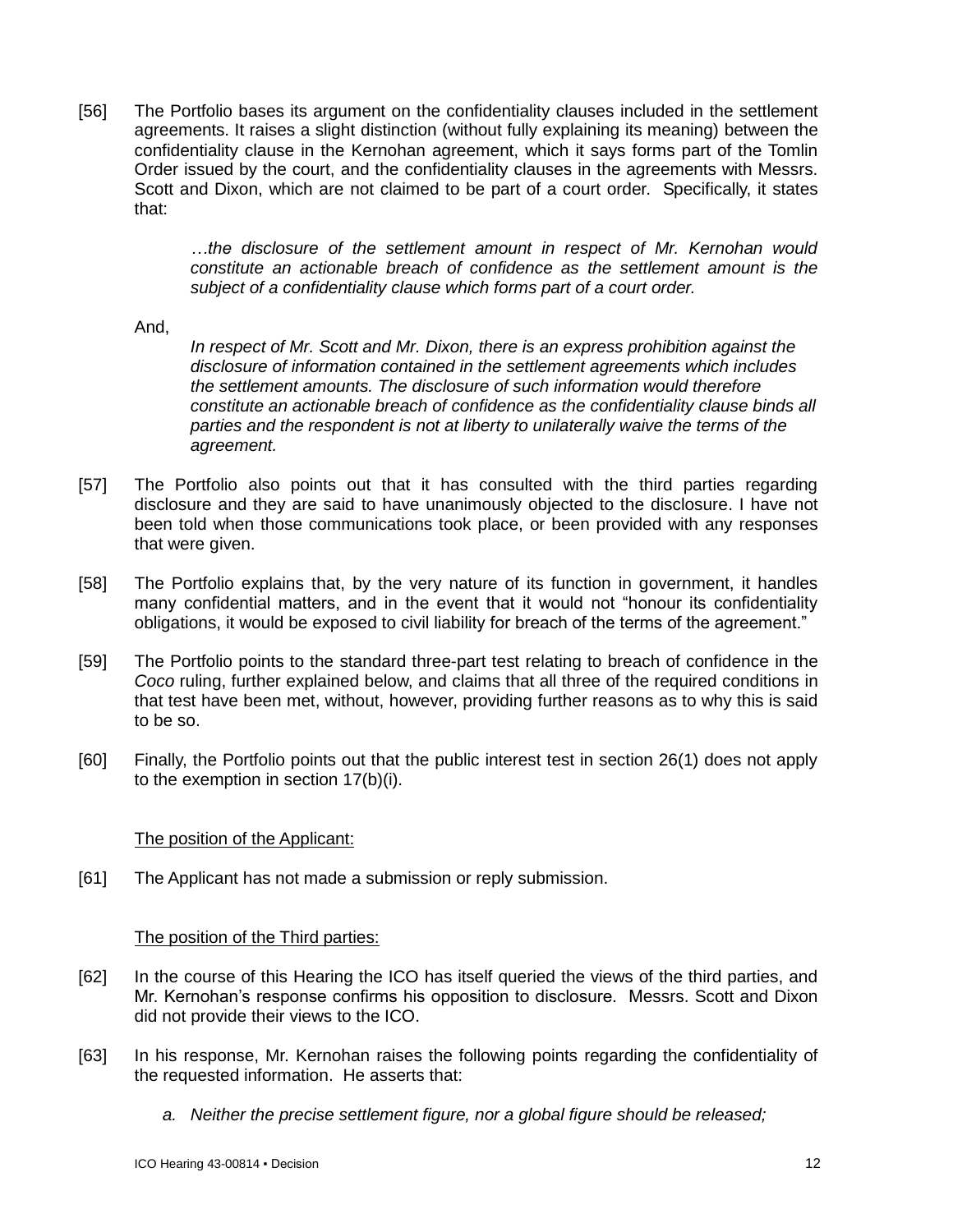*b. The settlement agreement contains a confidentiality clause which states:*

*Both Parties to the Deed of Settlement and Release have agreed that they shall maintain the following matters in confidence:*

*1) The terms of this Deed of Settlement and Release;*

*2) All oral and written communications, representations and information of any nature made by the Parties and/or their advisors pursuant to the conclusion of their agreements herein.*

- *c. In light of the above, release of the requested information would be a contempt of court and would constitute an actionable breach of confidence.*
- [64] Although I did not see the responses which the Portfolio says it received from the three individuals, or receive a response to my own query from Messrs. Scott and Dixon, I am satisfied on a *prima facie* basis that all three individuals object to the disclosure, as they have signed their respective agreement which includes a confidentiality clause.

#### Discussion:

- [65] Section 17(b)(i) provides:
	- *17. An official record is exempt from disclosure if-*
		- *… (b) the disclosure thereof would-*
			- *(i) constitute an actionable breach of confidence;*
- [66] This exemption has been considered in a number of previous hearing decisions by the former Information Commissioner and myself. The following is in part based on those prior decisions.<sup>14</sup>

#### The meaning of "would":

[67] In the *McIntyre* case the UK Information Tribunal clarified, in relation to similar wording used in the UK FOI Act, that "would" is to be interpreted as *"more probable than not". 15*

#### The meaning of "breach of confidence"

- [68] In *Coco v. A. N. Clark*, Megarry J held that in order for a case of breach of confidence to succeed, three elements are required:
	- (i) the document must have the necessary quality of confidence about it;

 $\overline{\phantom{a}}$ 

<sup>&</sup>lt;sup>14</sup> Information Commissioner's Office *Decision Hearing 15-00611* 2 September 2011 paras 28-33; see also Decisions 16-00811 and 24-00612.

<sup>15</sup> *McIntyre v Information Commissioner and the Ministry of Defence* EA/2007/0068 para 40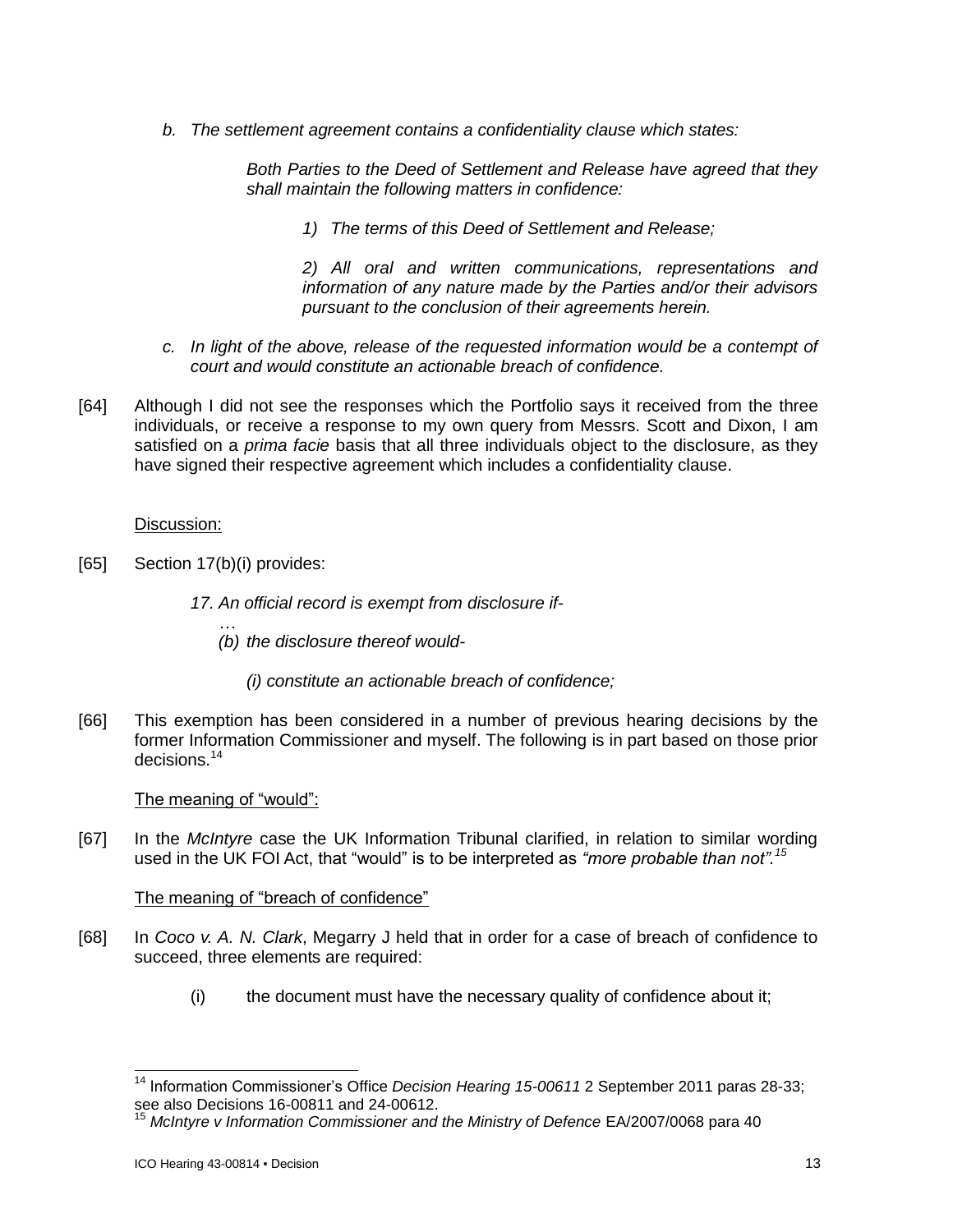- (ii) the information must have been imparted in circumstances importing an obligation of confidence; and
- (iii) there must be an unauthorized use of that information to the detriment of <sup>16</sup>. the party communicating it

## The meaning of "actionable"

[69] As the UK Information Tribunal found in *Higher Education Funding Council for England v*  ICO and Guardian News and Media Ltd.<sup>17</sup> the meaning of "actionable" in the parallel exemption in the UK FOI Act is not entirely unambiguous. Lord Falconer, the sponsor of the UK Act, in the parliamentary discussions relating to the UK FOI Bill, clarified that "*the word 'actionable' does not mean arguable…",* but that "[it] *means that one can take action and win*."<sup>18</sup>

Guidance from the UK Ministry of Justice supports this view, namely that the exemption may apply "if a person could bring a legal action and be successful."<sup>19</sup>

The nature of the public interest test in the context of the common law of confidence

- [70] The Portfolio's correctly points out that the public interest test under section 26(1) does not apply to the exemption in section 17(b)(i). However, it neglects to explain that a breach of confidence would only be actionable if there is no countervailing common law public interest defence.
- [71] In *Attorney General v Guardian Newspapers (No 2)[1990] 1 AC 109* Lord Goff stated that,

*... although the basis of the law's protection of confidence is that there is a public interest that confidences should be preserved and protected by the law, nevertheless that public interest may be outweighed by some other countervailing public interest which favours disclosure.<sup>20</sup>*

[72] Guidance from the UK Information Commissioner on the parallel exemption in the UK FOI Act explains that (emphasis added):

> *The duty of confidence is not absolute and the courts have recognised three broad circumstances under which confidential information may be disclosed. These are as follows:*

- *Disclosures with consent…*
- *Disclosures which are required by law…*

<sup>17</sup> Higher Education Funding Council for England v ICO and Guardian News and Media Ltd. EA/2009/0036 13 January 2010 para 25

 $\overline{\phantom{a}}$ 

<sup>16</sup> *Coco v A.N. Clark (Engineers) Limited* [1968] F.S.R. 415 at 419. I note that Megarry J could *"conceive of cases where a plaintiff might have substantial motives for seeking the aid of equity and yet suffer nothing which could fairly be called detriment to him*" at 420-421.

<sup>&</sup>lt;sup>18</sup> United Kingdom *Hansard* HL (Series 5) Vol.618, col. 416 and Vol. 619 col 175-6; quoted in HEFCE v ICO op cit ibid

<sup>19</sup> Ministry of Justice *Freedom of Information Guidance. Exemptions guidance. Section 41 – Information provided in confidence* 14 May 2008 p. 2

<sup>20</sup> Quoted in: Information Tribunal *Derry City Council v Information Commissioner* EA/2006/0014 11 December 2006 para 35(a)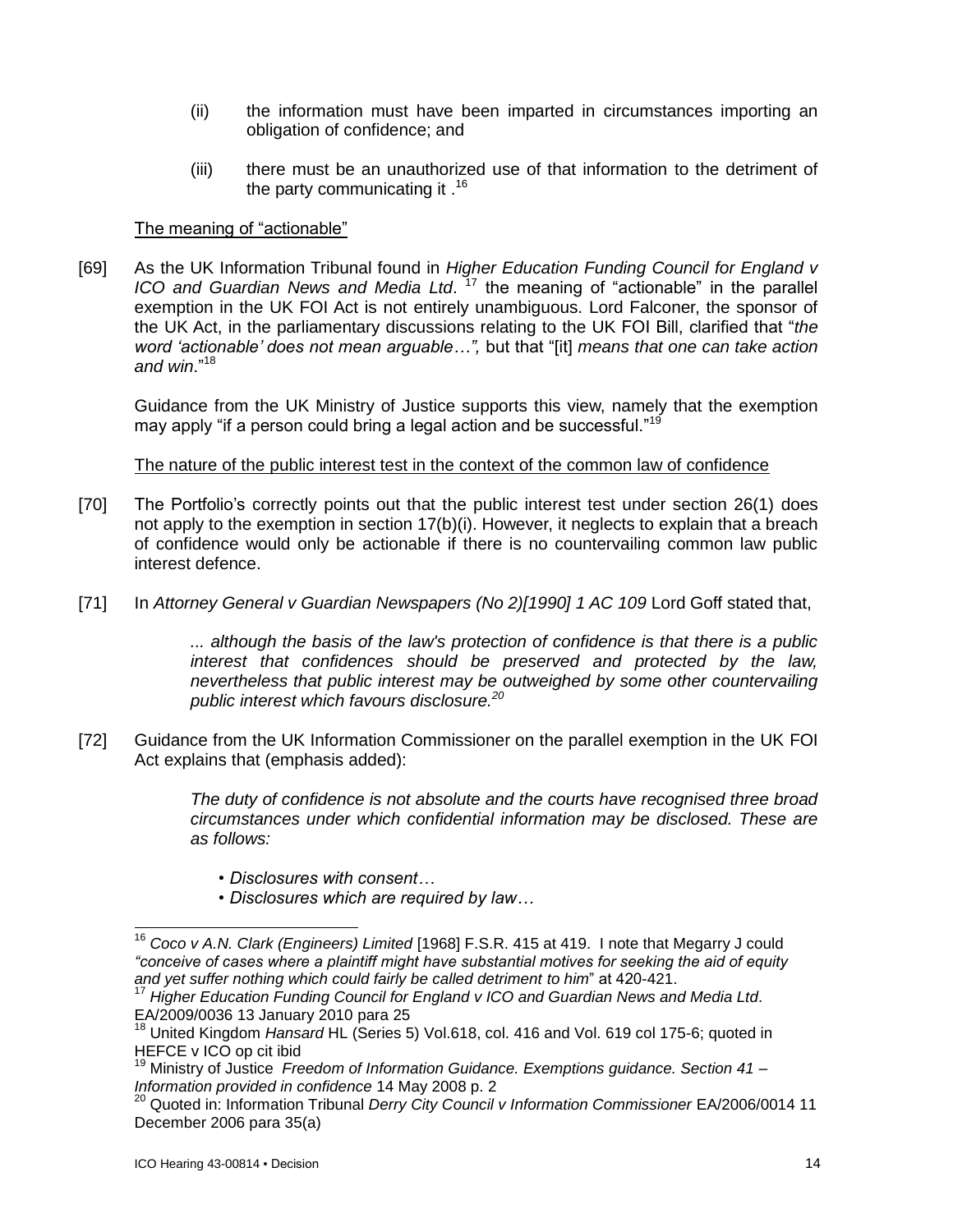*• Disclosures where there is an overriding public interest… Much will depend on the circumstances of each case, but particular weight should be attached to the privacy rights of individuals. The weight of the wider public interest in confidentiality will also depend to some extent on the context. … Examples of cases where the courts have required disclosure in the public interest include those where the information concerns misconduct, illegality or gross immorality.<sup>21</sup>*

[73] This approach is further confirmed in guidance from the UK Ministry of Justice (Department of Constitutional Affairs), which states:

> *The courts have recognised that a person will not succeed in an action for breach of confidence if the public interest in disclosure outweighs the public interest in keeping the confidence. So although the* [FOI] *Act requires no explicit public interest test, an assessment of the public interest must be still be made.<sup>22</sup>*

- [74] Consequently, the applicability of the exemption in section 17(b)(i) depends on the legal action being more likely than not successful, and this determination requires a consideration of the public interest.
- [75] In this regard, it is important to note that the common law public interest test in the context of the law of confidence is not the same as the public interest test under the FOI Law, for the following reasons.
- [76] The Cayman Islands FOI Law contains a built-in bias towards openness. Section 6(5) provides that (emphasis added),

*Where the factors in favour of disclosure and those favouring non-disclosure are equal, the doubt shall be resolved in favour of disclosure but subject to the public interest test prescribed under section 26.*

- [77] This bias is further enhanced by the construction of regulation 2 which lists a number of general public interest factors that are to be taken into consideration in regard to those exemptions that are subject to section 26(1).
- [78] On the other hand, the public interest defence which forms part of an action for breach of confidence under common law and equity is not as clearly defined as the public interest in regulation 2, and recognizes that there is a strong public interest in maintaining confidentiality, when the duty of confidence arises, since *"*the duty of confidence... [is] not a matter of private but of public interest."<sup>23</sup>
- [79] Guidance from the UK Information Commissioner confirms the difference between the two types of public interest test as follows (emphasis added),

*It is important to note that this is not the public interest test required in the qualified exemptions of the FOIA; it is a consideration required by the development of the common law. There are no hard and fast rules, but the important thing to note is that the courts have taken the view that the grounds for breaching confidentiality* 

 $\overline{\phantom{a}}$ <sup>21</sup> Information Commissioner's Office (UK) *Awareness Guidance 2* op cit pp.3-4

<sup>22</sup> Ministry of Justice *Section 41* op cit ibid

<sup>23</sup> *W v Egdell* [1990] 1 All ER 835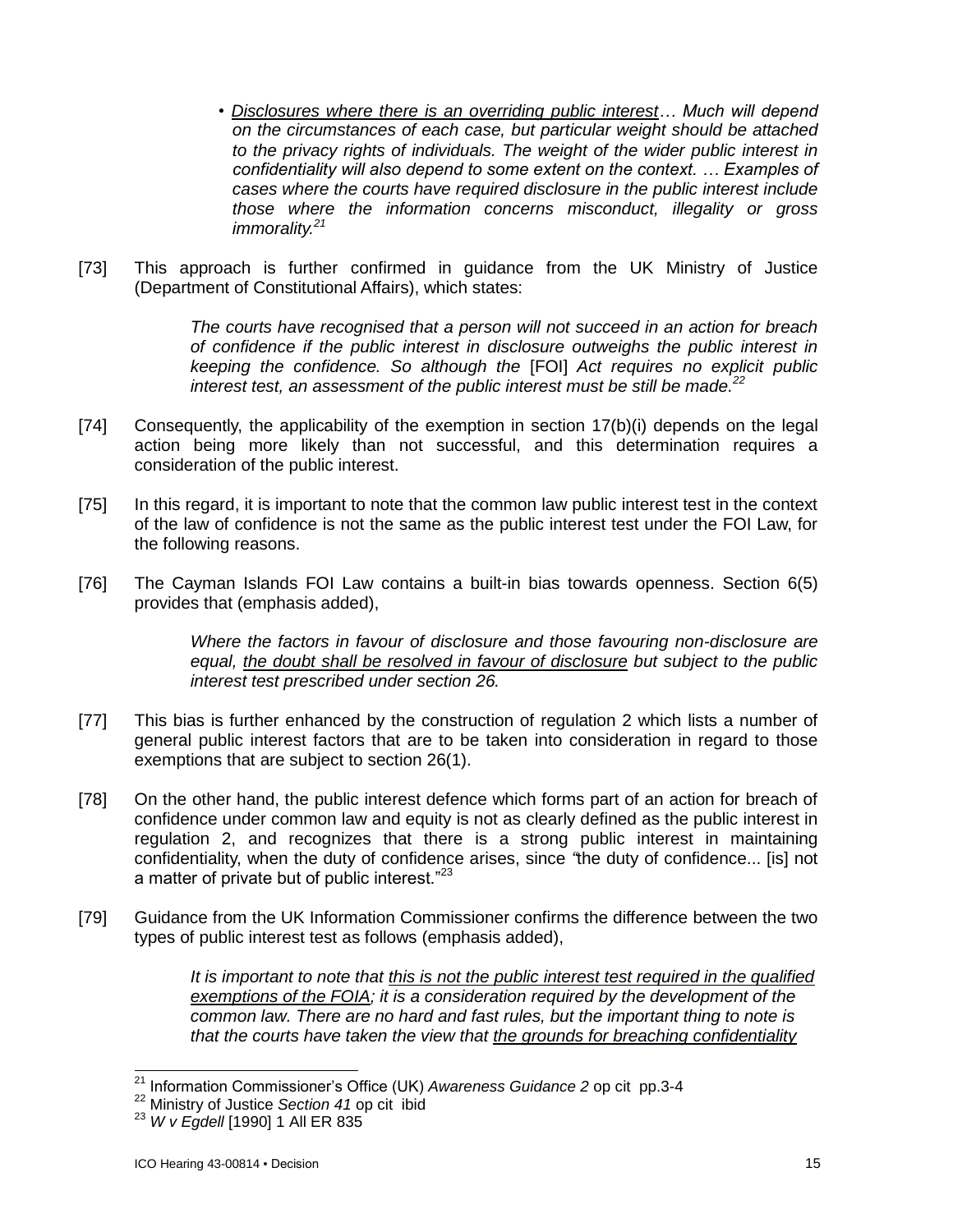*must be valid and very strong. A duty of confidence should not be overridden lightly*. 24

[80] Additional guidance from the UK Information Commissioner instructs (emphasis added):

*The inherent public interest test in the duty of confidence is the reverse of that normally applied under the FOIA. This is because the FOIA public interest test for qualified exemptions assumes that information should be disclosed unless the public interest in maintaining the exemption outweighs the public interest in disclosure.*

*However, the public interest test within the duty of confidence assumes that information should be withheld unless the public interest in disclosure outweighs the public interest in maintaining the duty of confidence. 25*

[81] I will now apply the three-part *Coco* test of breach of confidence to the responsive records in order to establish whether a duty of confidence exists, and– if so – conduct the common law public interest test.

## **Does the information itself have the necessary quality of confidence about it?**

- [82] Guidance from the UK Ministry of Justice indicates that the term "necessary quality of confidence" means that "it must be information which is worthy of protection – someone must have an interest in the information being kept confidential.<sup>"26</sup> The information cannot already be in the public domain or be trivial in nature.<sup>27</sup> The courts will hold that information is subject to a duty of confidence where there is an express agreement to keep it confidential, or where there is an implied duty of confidence.
- [83] The information in dispute in the current appeal is the amounts of the settlements, which forms part of the terms of the agreements that are subject to an express duty of confidence. It is neither publicly available, nor trivial, and I am satisfied that both the Government and the three individuals have an expectation of confidentiality in its regard.
- [84] Accordingly, I consider that the requested information itself is of a confidential nature.

### **Was the information imparted in circumstances importing an obligation of confidence?**

[85] Having read the responsive records, I confirm that all three settlement agreements contain a confidentiality clause. The Kernohan and Scott agreements include similar language, except for a slight, insignificant variation in the final sentence:

<sup>24</sup> Information Commissioner's Office (UK) *Awareness Guidance 2 ibid*

<sup>25</sup> Information Commissioner's Office (UK) *The Freedom of Information Act The Duty of confidence and the public interest* Version 1 17 November 2008 p.2

<sup>26</sup> Ministry of Justice *Freedom of Information Guidance. Exemptions guidance. Section 41 – Information provided in confidence* 14 May 2008 p. 6

<sup>27</sup> *S v Information Commissioner and the General Registry Office* EA/2006/0030 9 May 2007 paras 37 and 42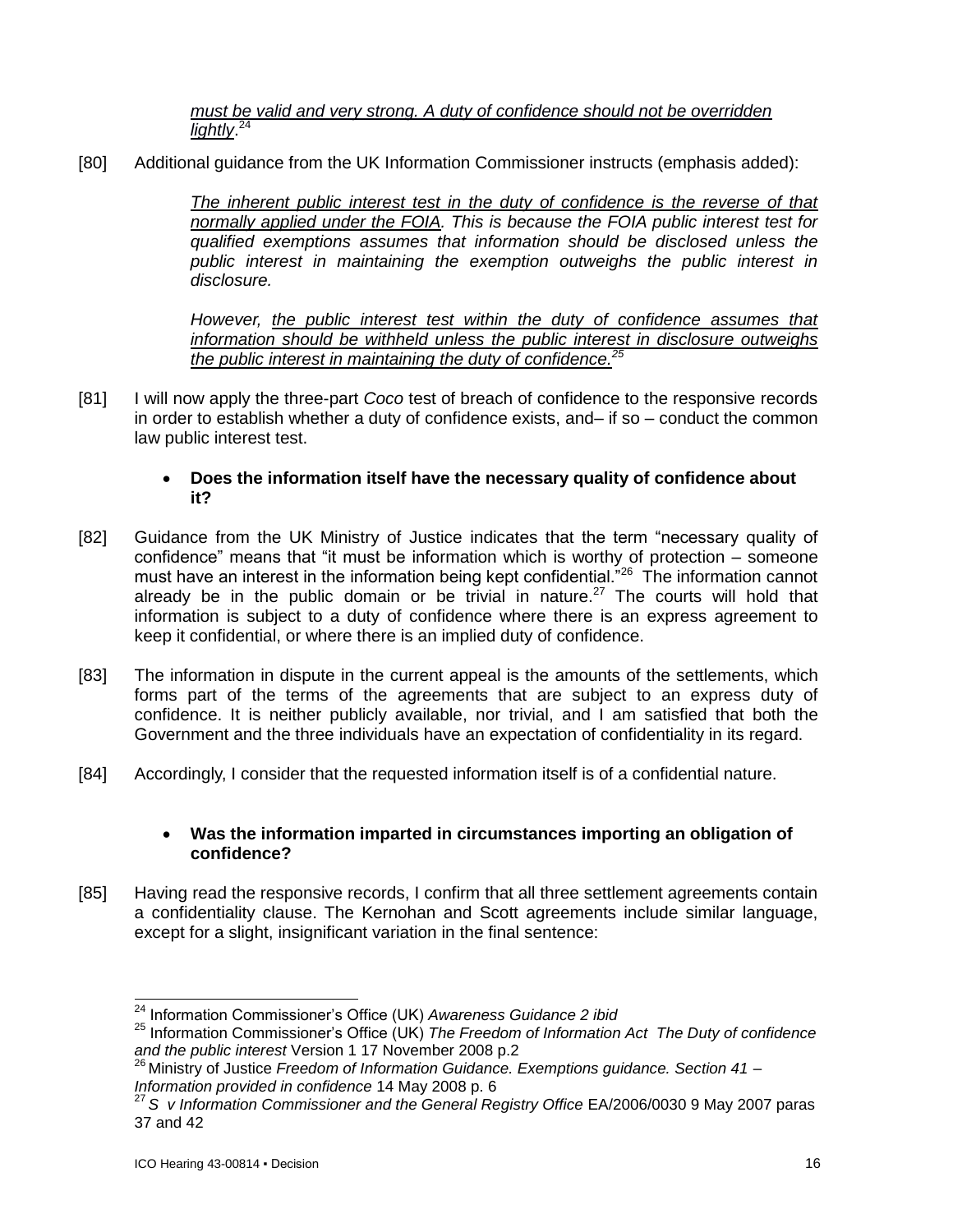*Both Parties to the Deed of Settlement and Release have agreed that they shall maintain the following matters in confidence:*

- *1) The terms of this Deed of Settlement and Release;*
- *2) All oral and written communications, representations and information of any nature made by the Parties and/or their advisors pursuant to the conclusion of their agreements herein.*
- [86] The Dixon agreement includes the following clause:

*Neither party and or his agents or servants shall disclose to any third party details of this agreement without the prior consent of the other or Order of the Court.*

[87] These clauses and the other terms of the agreements resulted from the confidential negotiations between the Government and the three individuals, and I am satisfied that the information was in that process "imparted in circumstances importing an obligation of confidence" and has not been published by either party.

# **Would disclosure of the responsive record constitute an unauthorized use?**

[88] Guidance from the UK Ministry of Justice indicates that,

*Unauthorised disclosure could take place where disclosure runs contrary to the express wishes of the person to whom the duty is owed or where a department does not have the consent of the person concerned.<sup>28</sup>*

- [89] Both of these conditions apply in the present appeal, namely: (1) the three individuals who signed a settlement with Government and to whom the duty of confidence is owed do not wish the responsive information disclosed; and, (2) the Portfolio does not have the consent of these individuals to disclose the settlement amount.
- [90] Consequently, disclosure of the settlement amounts would constitute an unauthorized use.
- [91] **Since the answer to the three questions above is affirmative, I find that a duty of confidence exists in respect of the settlement amounts in the agreements signed between the Government and Messrs. Kernohan, Scott and Dixon.**

## **Is there an overriding public interest in disclosure?**

[92] For the reasons explained above, I must now consider whether the applicable public interest in favour of disclosure overrides the public interest inherent in maintaining the confidentiality of the terms of the settlement agreements, in order to determine whether the breach would be actionable, as required for the exemption to apply.

<sup>28</sup> Ministry of Justice *Section 41* op cit p 10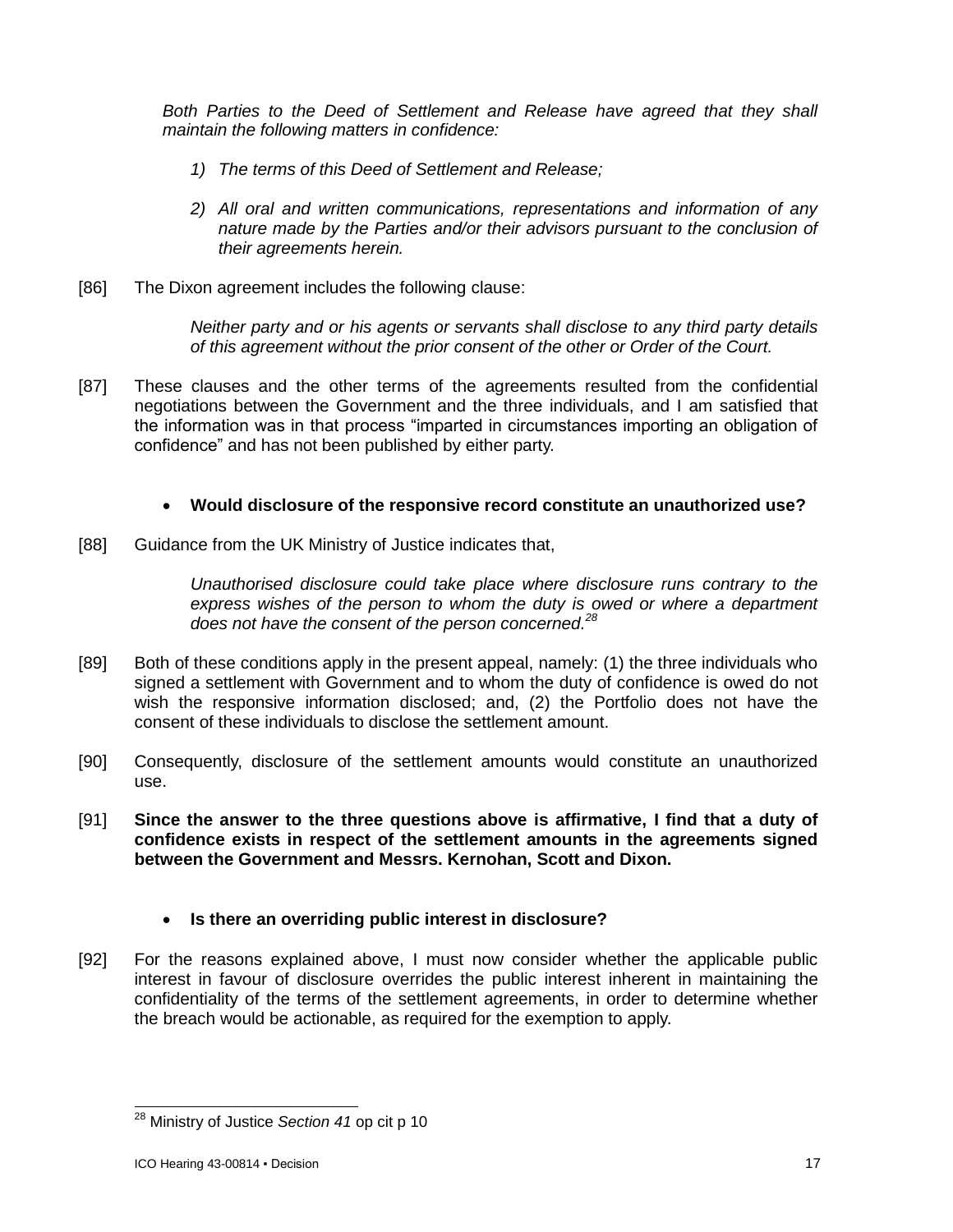- [93] As indicated above, the Applicant has not contributed to answering this question, and the Portfolio has simply stated that the public interest in section 26(1) is not to be taken into consideration at all in regard to the exemption in section 17(b)(i).
- [94] I consider that the following public interest factors weigh in favour of disclosure:
	- (a) Disclosure would promote the accountability of Government, specifically the accountability of Government expenditure in the context of the publicly funded, and very costly Operation Tempura; and,
	- (b) Disclosure would promote greater public understanding of the processes and decisions of public authorities, in this case the Portfolio of Legal Affairs.
- [95] Countervailing these factors are public interest factors in support of maintaining the confidentiality of the terms of the agreements, including the settlement amounts. Some of these factors were raised by the Portfolio in the context of other exemptions they are claiming in this Hearing, but they are applicable here as well:
	- (c) As already stated above, the courts have confirmed the public interest inherent in maintaining confidences is "very strong". This consideration applies to all three settlement agreements.
	- (d) The Portfolio raises the public interest in preventing unwarranted interference and prejudice to the rights, freedoms and legitimate interest of the individuals concerned, as disclosure would unduly invade the right to private and family life of the individuals, embodied in section 9 of the Bill of Rights, Freedoms and Responsibilities in the *Cayman Islands Constitution*. The Portfolio has inexplicably raised this public interest factor only in respect of Mr. Dixon, but I believe it applies to all three agreements.

In this regard, I acknowledge that the UK Information Commissioner and Tribunal have confirmed that settlement agreements with individuals are to be withheld since the terms of the settlement constitute personal information and disclosure would breach the privacy rights of the individuals, as for instance in the Tribunal decision in *Beckles v Information Commissioner*. <sup>29</sup> I note that a case where the settlement is paid to a company or organization may be distinguishable, however this is not relevant in the present hearing. $^{30}$ 

This point is supported by guidance from the UK Commissioner, already quoted above, which states that "particular weight should be attached to the privacy rights of individuals".<sup>31</sup> I also note that there is no suggestion that the requested information in the present case concerns "misconduct, illegality or gross immorality".

(e) The Portfolio states the public interest in allowing Government an unfettered ability to negotiate settlement agreements at present and in future in the context of

 $\overline{\phantom{a}}$ 

<sup>29</sup> For instance: *Bruce Beckles v Information Commissioner* EA/2011/0073 & 0074 7 September 2011; as well as: *Stoke-on-Trent* op cit;

<sup>30</sup> see for instance the UK Information Commissioner's Decision Notice in *Three Rivers District Council* FS50493492 9 October 2013

<sup>31</sup> Information Commissioner's Office (UK) *Awareness Guidance* 2 op cit p 4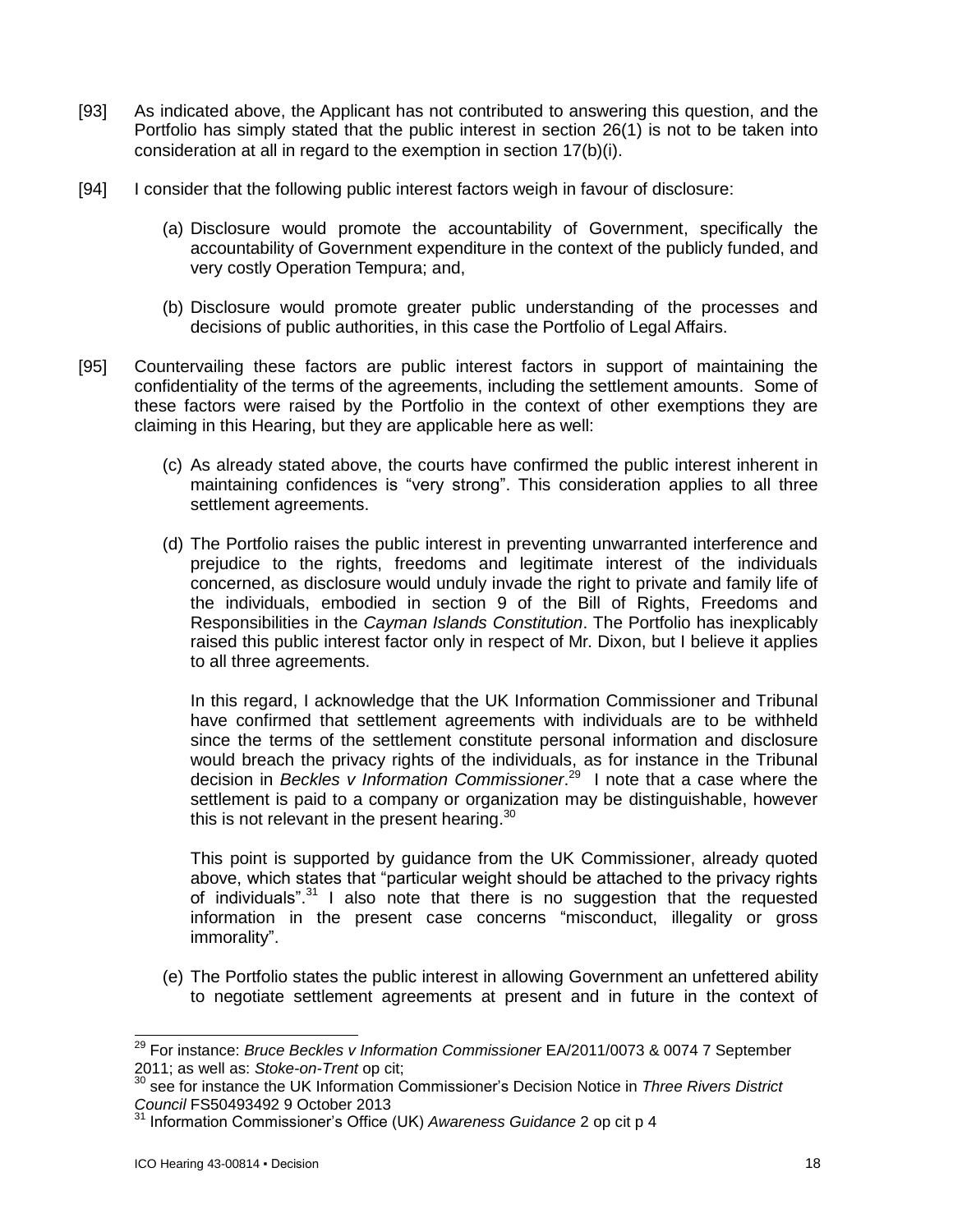litigation, which they claim would be severely hampered if confidentiality is not upheld in this case.

- (f) Closely connected to his argument is the public interest in the Government avoiding "unnecessary and expensive" litigation, which the Portfolio says would surely follow if the settlement amounts were disclosed, or would be more likely to ensue in future cases if the Government was unable to maintain confidentiality in such agreements. This seems particularly relevant in the present cases, where the litigation has already been successfully settled.
- [96] **Given the heavy weight attached to the maintenance of confidences by the courts, I find that the public interest in disclosure does not override the public interest in maintaining the confidentiality of the terms of all three agreements including the requested settlement amounts, and that, consequently, the breach of confidence which would result from the disclosure of the requested information would be actionable as the action would very likely succeed.**
- [97] **Consequently, the exemption in section 17(b)(i) applies to the responsive records and any parts thereof.**
- [98] **Since I have found that the exemption in section 17(b)(i) applies to the responsive records, there is no need for me to consider the application of the other exemptions claimed by the Portfolio, namely sections 23(1), 17(b)(ii) or 20(1)(d).**

## **F. FINDINGS AND DECISION**

Under section 43(1) of the *Freedom of Information Law, 2007* I make the following findings and decision:

#### **Findings and decision:**

For the reasons explained, I find that neither of the three settlement agreements, including the agreement between the Attorney General and Mr. Stuart Kernohan, is subject to the exclusion in section 3(5)(a), and that the *Freedom of Information Law 2007* consequently applies to it.

I find that the exemption in section 17(b)(i) of the *Freedom of Information Law 2007* applies to all three of the settlement agreements or parts thereof, which are responsive to the request made on 1 April 2014, namely the settlement agreements between the Attorney General of the Cayman Islands and Mr. Stuart Kernohan of 27 March 2014; the settlement agreement between the Government of the Cayman Islands and Mr. Rudolph Dixon of 31 August 2011; and the settlement agreement between the Government of the Cayman Islands and Mr. Burmon R. Scott of 21 January 2013.

Therefore, I uphold the decision of the Portfolio of Legal Affairs to withhold the responsive records, or part thereof, on the basis of the exemption in section 17(b)(i) of the *Freedom of Information Law 2007*. I do not require the Portfolio of Legal Affairs to take any further steps to bring itself in compliance with the requirements of the Law.